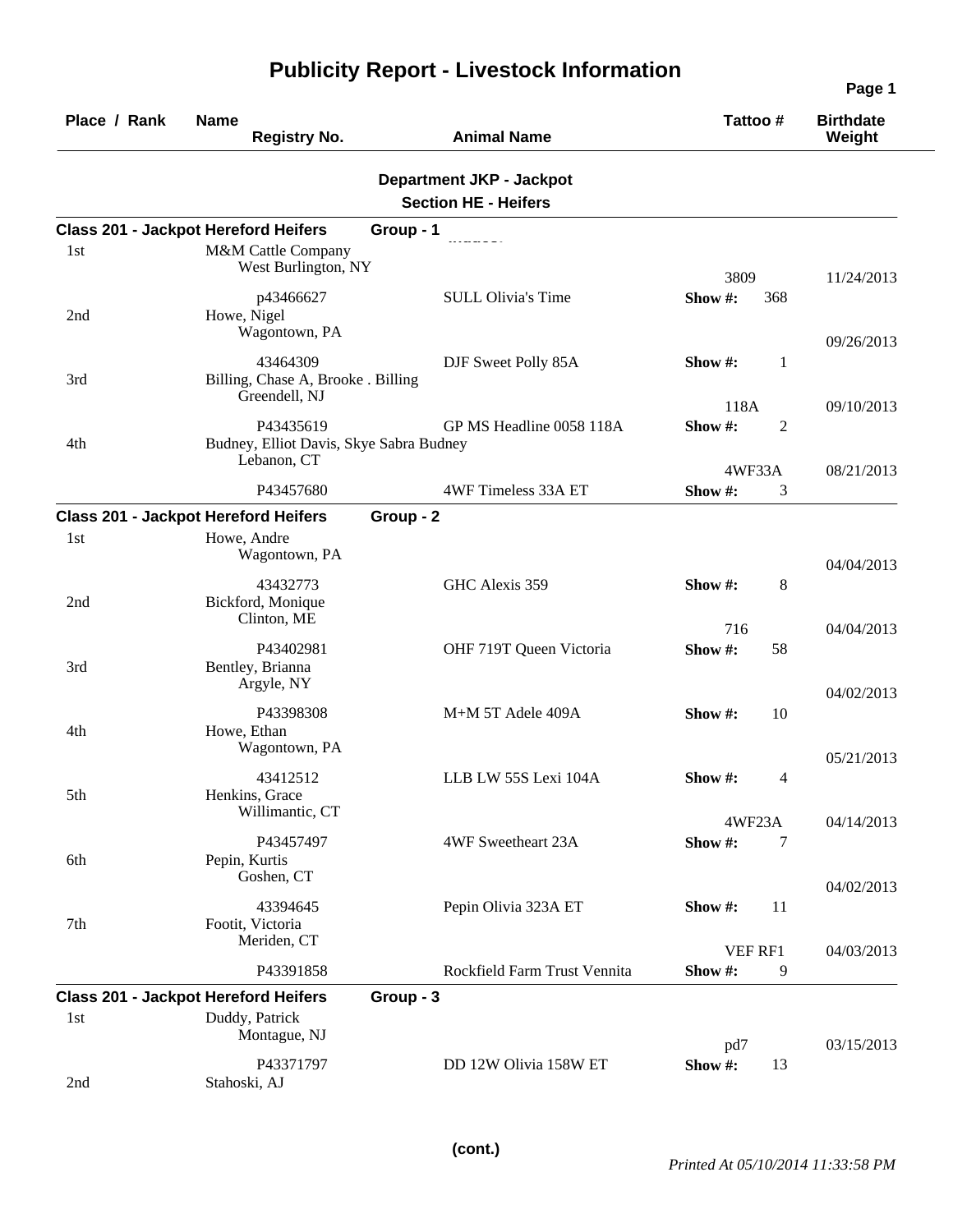| Place / Rank | <b>Name</b><br><b>Registry No.</b>                                                                    |                       | <b>Animal Name</b>                     |                | Tattoo#               | <b>Birthdate</b><br>Weight |
|--------------|-------------------------------------------------------------------------------------------------------|-----------------------|----------------------------------------|----------------|-----------------------|----------------------------|
|              | <b>Class 201 - Jackpot Hereford Heifers</b><br>Hillsborough, NJ                                       | Group - $3 - (cont.)$ |                                        | A <sub>2</sub> |                       | 02/20/2013                 |
| 3rd          | P43413363<br>Hotchkiss, Hailey, Blue Moon Farm<br>Terryville, CT                                      |                       | <b>DDS</b> Jolee Star                  | Show#:         | 24                    |                            |
|              | 43460759                                                                                              |                       | Blue Moon 18X Lola 327A                | Show #:        | LE: 327A<br>12        | 03/27/2013                 |
|              | <b>Class 201 - Jackpot Hereford Heifers</b>                                                           | Group - 4             |                                        |                |                       |                            |
| 1st          | Forrest, Macalie<br>Pepperell, MA                                                                     |                       |                                        |                | <b>SMB 103A</b>       | 01/03/2013                 |
| 2nd          | 43411243<br>Pepin, Dillon<br>Goshen, CT                                                               |                       | SMB LF 8050 Alexus 103A                | Show #:        | 16                    | 12/24/2012                 |
| 3rd          | P43377639<br>Forrest, Kamryn<br>Pepperell, MA                                                         |                       | Pepin Josie 230Z                       | Show $#$ :     | 17                    |                            |
| 4th          | P43411244<br>Pepin, Tristan                                                                           |                       | SMB LF 8050 Aleia 104A                 | Show #:        | <b>SMB104A</b><br>355 | 01/04/2013                 |
|              | Goshen, CT<br>P43375212                                                                               |                       | Pepin Princess 304A                    | Show $#$ :     | 15                    | 01/08/2013                 |
|              | <b>Class 201 - Jackpot Hereford Heifers</b>                                                           | Group - 5             |                                        |                |                       |                            |
| 1st          | Bentley, Brianna<br>Argyle, NY                                                                        |                       |                                        |                |                       | 09/03/2012                 |
| 2nd          | P43357744<br>Budney, Skye Sabra, Elliot Davis Budney<br>Lebanon, CT                                   |                       | ACK 4075 Prissy 960Z                   | Show $#$ :     | 23                    |                            |
|              | P43360807                                                                                             |                       | 4WF Mystique 50Z                       | Show #:        | 4WF50Z<br>21          | 09/16/2012                 |
| 3rd          | Howe, Aleesha<br>Wagontown, PA                                                                        |                       |                                        |                |                       | 09/06/2012                 |
| 4th          | 43361801<br>Hotchkiss, Hailey, Blue Moon Farm                                                         |                       | DJF Big Booty Judy 832                 | Show $#$ :     | 22                    |                            |
|              | Terryville, CT                                                                                        |                       |                                        |                | LE: 008Z              | 10/08/2012                 |
| 5th          | 43460981<br>Billing, Abigail S, Hanna N Billing, Brooke E Billing<br>Chase A Billing<br>Greendell, NJ |                       | BlueMoon 204P Dominette 008ZET Show #: |                | 20                    |                            |
| 6th          | P43363431<br>Footit, Rachel A                                                                         |                       | GP Sandy Belle 8065 91Z                | 91Z<br>Show #: | 18                    | 11/02/2012                 |
|              | Meriden, CT                                                                                           |                       |                                        |                | <b>AWB 2011</b>       | 10/18/2012                 |
|              | P43361690                                                                                             |                       | AWB KARV Red Ace Zaveria 2011 Show #:  |                | 19                    |                            |
|              | <b>Class 202 - Jackpot Charolais Heifers</b>                                                          |                       |                                        |                |                       |                            |
| 1st          | Sauer, Alex<br>Litchfield, CT                                                                         |                       |                                        | CR11           |                       | 04/23/2013                 |
|              | F1168706                                                                                              |                       | <b>CRR Miss Dixie</b>                  | Show #:        | 25                    |                            |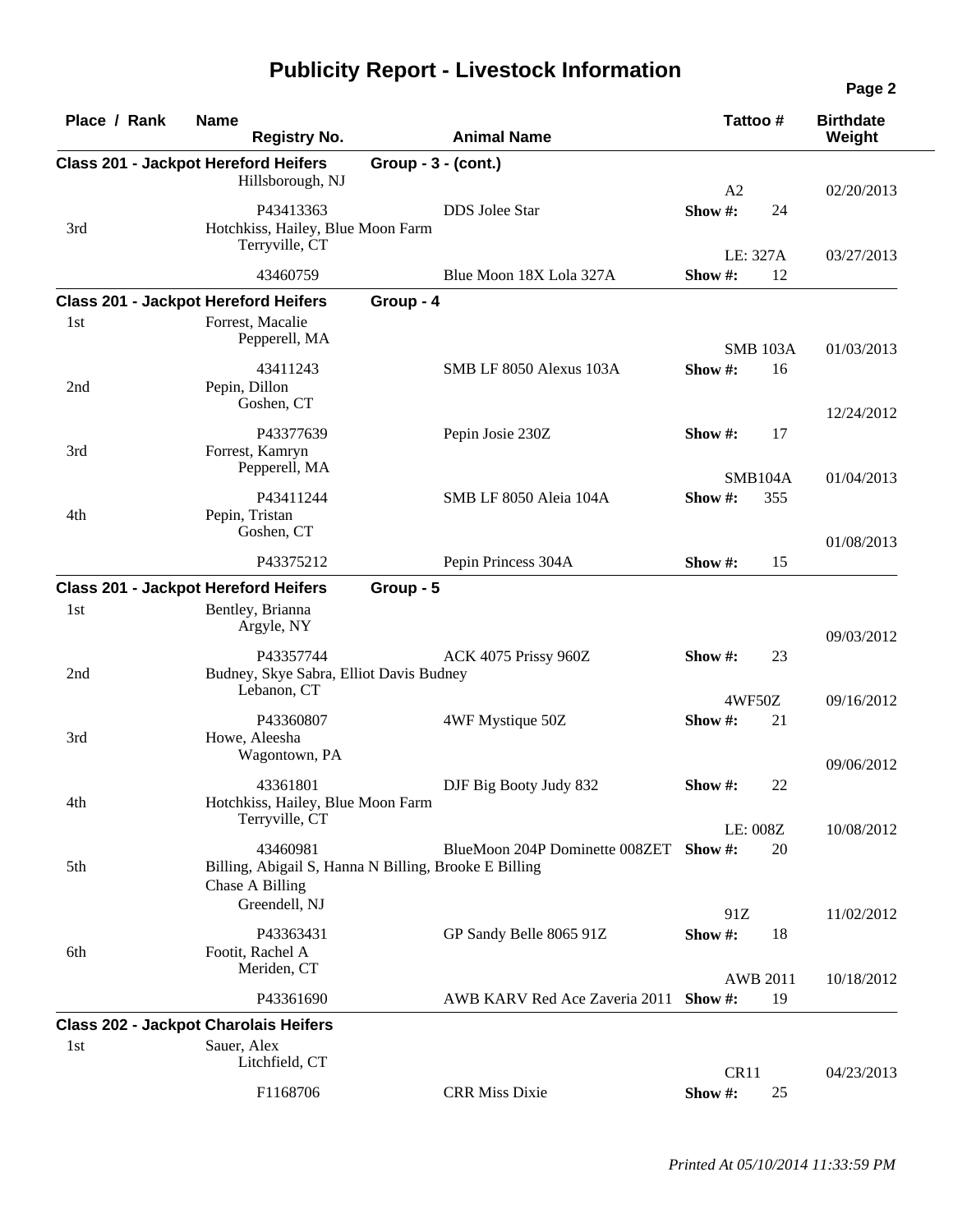| Place / Rank                             | <b>Name</b><br><b>Registry No.</b>                                   |           | <b>Animal Name</b>            | Tattoo #                        | <b>Birthdate</b><br>Weight |
|------------------------------------------|----------------------------------------------------------------------|-----------|-------------------------------|---------------------------------|----------------------------|
|                                          | <b>Class 203 - Jackpot Shorthorn Heifers</b>                         |           |                               |                                 |                            |
| 1st                                      | Ackerman, Megan<br>West Burlington, NY                               |           |                               | 3440                            | 03/04/2013                 |
|                                          | x4204609                                                             |           | Sull Rose Mary 3440ET         | Show #:<br>367                  |                            |
| <b>Class 204 - Jackpot Angus Heifers</b> |                                                                      | Group - 1 |                               |                                 |                            |
| 1st<br>2nd                               | Enright, Lauren<br>Renfew, ON<br>Canada<br>17762741<br>Deskus, Kayla |           | PVF Blackbird 3212            | 3212<br>Show#:<br>30            | 11/03/2013                 |
|                                          | Putnam, CT                                                           |           |                               | A915                            | 09/15/2013                 |
| 3rd                                      | 17787116<br>King, Anna<br>Cobleskill, NY                             |           | <b>TBF Miss Elle</b>          | Show#:<br>31                    |                            |
|                                          | 17752004                                                             |           | Walbridge Queen Susan         | Show #:<br>32                   | 09/05/2013                 |
| <b>Class 204 - Jackpot Angus Heifers</b> |                                                                      | Group - 2 |                               |                                 |                            |
| 1st                                      | Rarick, Shelby<br>Fleetwood, PA                                      |           |                               |                                 | 04/20/2013                 |
| 2nd                                      | Cossitt, Paige                                                       |           | WCC Forever Lady A65          | 34<br>Show $#$ :                |                            |
|                                          | Walkerton, ON                                                        |           |                               | GFA 81A                         | 03/20/2013                 |
| 3rd                                      | Canada<br>1750645<br>MacIntyre, Brad                                 |           | GF Evening Tinge 81A          | Show#:<br>35                    |                            |
|                                          | Lucknow, ON<br>Canada<br>1773600                                     |           | Cairnlees GF Aphodite AMC 20A | <b>AV 20A</b><br>Show #:<br>33  | 05/02/2013                 |
| <b>Class 204 - Jackpot Angus Heifers</b> |                                                                      | Group - 3 |                               |                                 |                            |
| 1st                                      | Enright, Lauren<br>Renfew, ON<br>Canada<br>1746838                   |           | EF VOS Annie K 16A            | <b>ESE 16A</b><br>Show #:<br>39 | 01/18/2013                 |
| 2nd                                      | Enright, Lauren<br>Renfew, ON<br>Canada                              |           |                               | 3759                            | 01/25/2013                 |
| 3rd                                      | 17514444<br>Reynolds, Becky<br>Cheshire, CT                          |           | <b>EXAR Saras Dream 3759</b>  | Show #:<br>38                   |                            |
|                                          |                                                                      |           | <b>PCSC Sassy Style</b>       | <b>PCSA</b><br>Show#:<br>351    | 01/23/2013                 |
| 4th                                      | Cossitt, Paige<br>Walkerton, ON                                      |           |                               | <b>GFA 204A</b>                 | 02/20/2013                 |
|                                          | Canada<br>1750644                                                    |           | GF Evening Tinge 204A         | Show #:<br>37                   |                            |
|                                          | <b>Class 205 - Jackpot Simmental Percentage Heifers</b>              |           | Group - 1                     |                                 |                            |
| 1st                                      | Gromlich, Colby<br>Hamburg, PA                                       |           |                               | 446A                            | 04/20/2013                 |
|                                          | 2804269                                                              |           | MMB R86T Twizzler 446A        | Show #:<br>42                   |                            |
|                                          | <b>Class 205 - Jackpot Simmental Percentage Heifers</b>              |           | Group - 2                     |                                 |                            |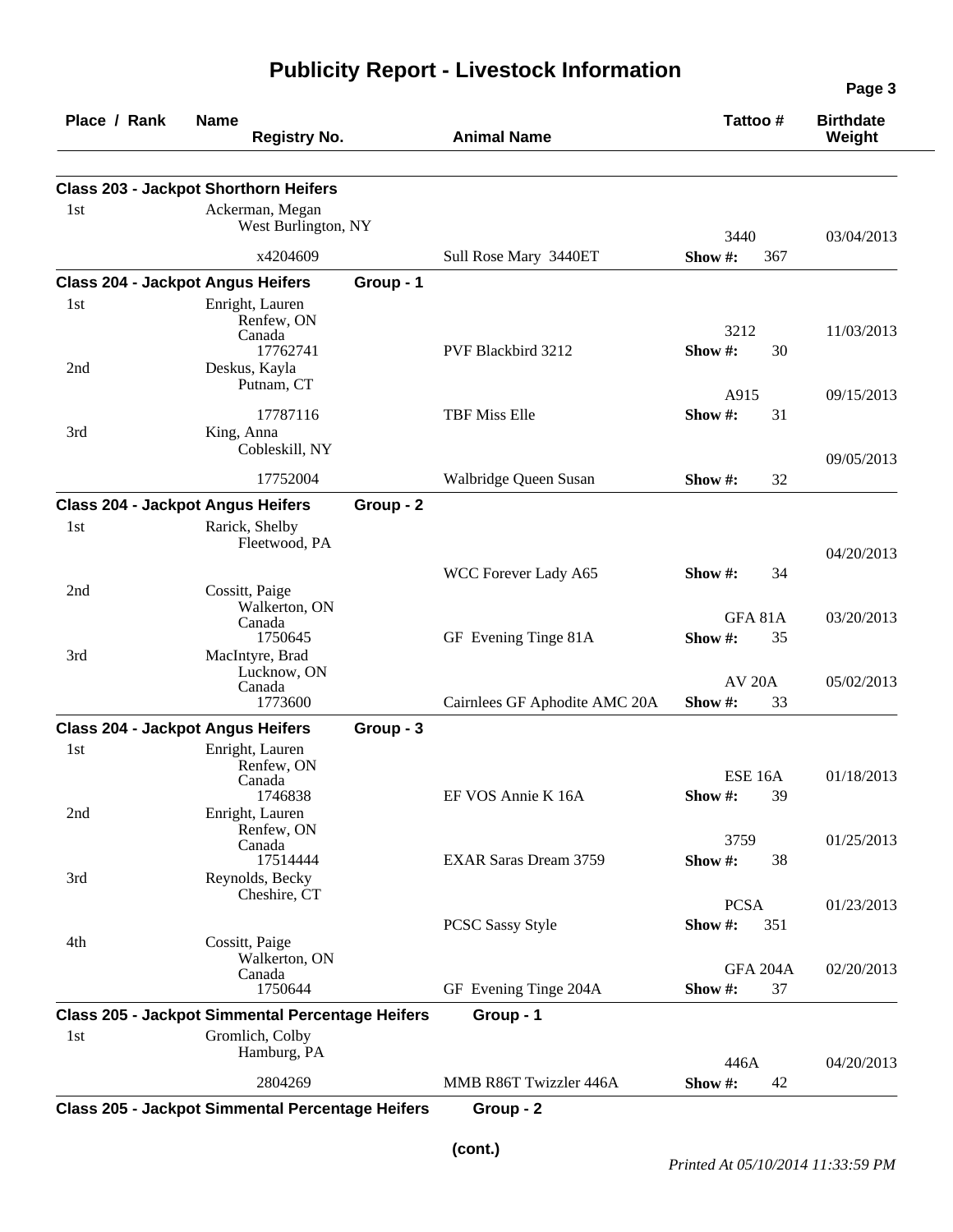|  |  |  | <b>Publicity Report - Livestock Information</b> |
|--|--|--|-------------------------------------------------|
|--|--|--|-------------------------------------------------|

|              |                                                                                                              |           |                           |                 |                 | Page 4                     |
|--------------|--------------------------------------------------------------------------------------------------------------|-----------|---------------------------|-----------------|-----------------|----------------------------|
| Place / Rank | <b>Name</b><br><b>Registry No.</b>                                                                           |           | <b>Animal Name</b>        | Tattoo#         |                 | <b>Birthdate</b><br>Weight |
| 1st          | <b>Class 205 - Jackpot Simmental Percentage Heifers</b><br>Oatley, Fallon<br>West Greenwich, RI              |           | $Group - 2 - (cont.)$     |                 |                 |                            |
|              | 2757757                                                                                                      |           | <b>GRTF Splish Splash</b> | Show $#$ :      | 54              | 02/09/2013                 |
| 2nd          | Johnson, Bethany<br>Remington, VA                                                                            |           |                           | 352A            |                 | 02/20/2013                 |
|              | 2823858                                                                                                      |           | GCC Ms Long Haul 352A     | Show#:          | 43              |                            |
| 1st          | <b>Class 205 - Jackpot Simmental Percentage Heifers</b><br>White, MacKenzie, Four Star Farm<br>Shapleigh, ME |           | Group - 3                 | Z202            |                 | 09/02/2012                 |
| 2nd          | 2709693<br>Francis, Tanner D<br>Brooklyn, CT                                                                 |           | 4 Star Pistol Annie       | Show#:          | 44              |                            |
|              | 2702646                                                                                                      |           | <b>TDF Black Velvet</b>   | Z804<br>Show#:  | 45              | 08/04/2012                 |
|              | <b>Class 206 - Jackpot Simmental Heifers</b>                                                                 | Group - 1 |                           |                 |                 |                            |
| 1st          | Oatley, Fallon<br>West Greenwich, RI                                                                         |           |                           |                 |                 | 09/02/2013                 |
|              | 2839594                                                                                                      |           | PCSC Miss Daytona 11A     | Show $#$ :      | 40              |                            |
|              | <b>Class 206 - Jackpot Simmental Heifers</b>                                                                 | Group - 2 |                           |                 |                 |                            |
| 1st<br>2nd   | MacIntyre, Morgan<br>Russell, ON<br>Canada<br>784895<br>Barton, Lily                                         |           | Xcel Sheeza Gem 407A      | Show #:         | XCEL 407A<br>48 | 04/15/2013                 |
|              | Marlborough, CT                                                                                              |           | Halls Miss Starmaster A14 | Show $#$ :      | 340             | 05/18/2013                 |
| 3rd          | Gromlich, Colby<br>Hamburg, PA                                                                               |           |                           | 32ya            |                 | 04/08/2013                 |
| 4th          | 2726571<br>SanEmeterio, Molly, Premier Farm<br>Greenville, MA                                                |           | SASA Upgrade Abbie 32YA   | Show #:<br>365A | 49              |                            |
| 5th          | 2763842<br>Hay, Nathan<br>Carlisle, NY                                                                       |           | JF Reba 365A              | Show #:         | 50              | 04/01/2013                 |
|              | 2736669                                                                                                      |           | <b>NAH Liberty Belle</b>  | Show#:          | 47              | 05/07/2013                 |
|              | <b>Class 206 - Jackpot Simmental Heifers</b>                                                                 | Group - 3 |                           |                 |                 |                            |
| 1st          | Weaber, Julia<br>Harrodsburg, KY                                                                             |           |                           | 7A              |                 | 03/24/2013                 |
| 2nd          | 2812912<br>Johnson, Bethany                                                                                  |           | <b>DANR Ruby</b>          | Show#:          | 51              |                            |
|              | Remington, VA<br>2740259                                                                                     |           | Ms HF Infinity A306       | A306<br>Show#:  | 52              | 03/10/2013                 |
| 3rd          | Murphy, Jala<br>Eagle Bridge, NY                                                                             |           |                           |                 |                 | 01/06/2013                 |
|              | 2699708                                                                                                      |           | LKF Athena A84            | Show #:         | 56              |                            |
|              |                                                                                                              |           | (cont.)                   |                 |                 |                            |

*Printed At 05/10/2014 11:33:59 PM*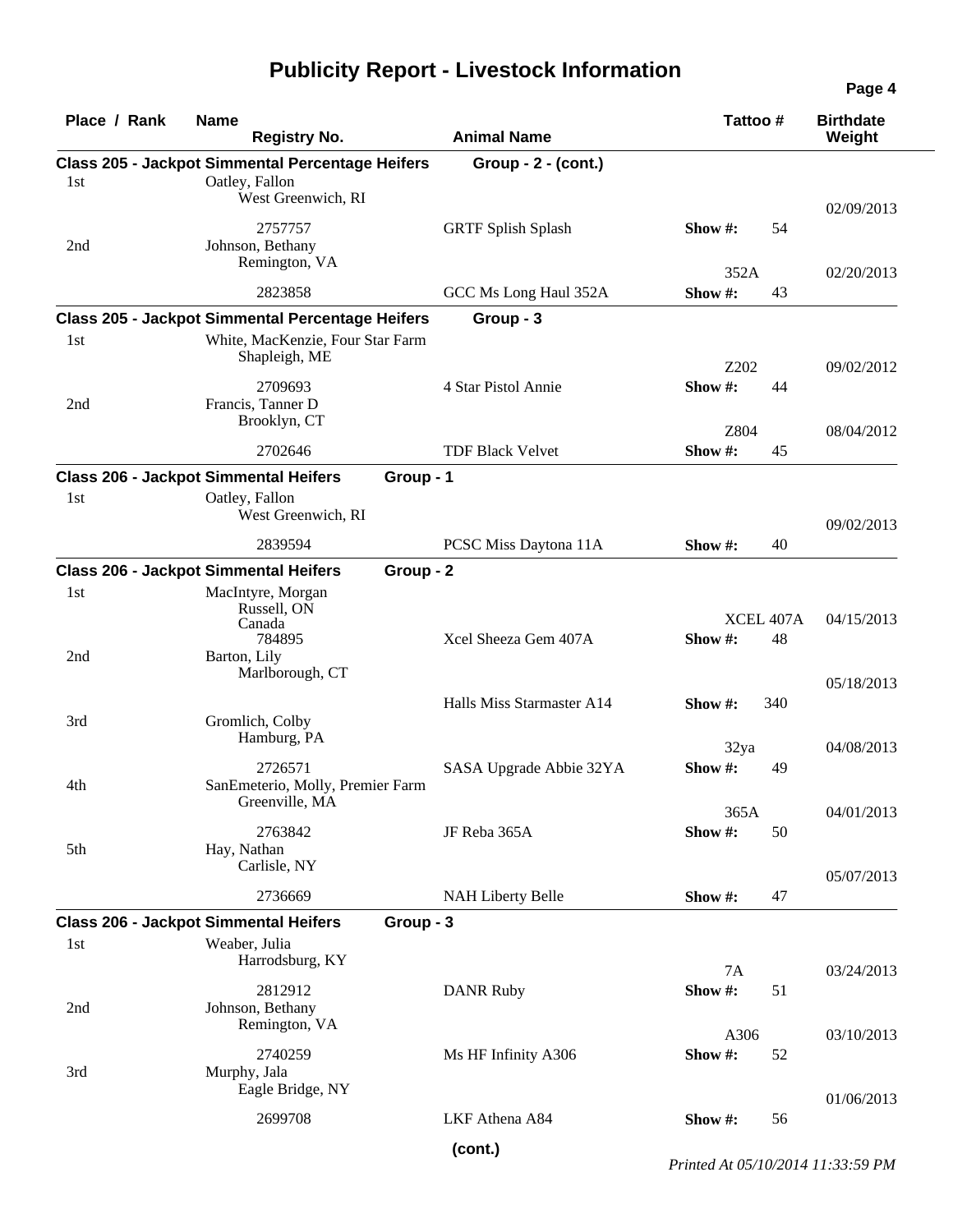| Place / Rank | <b>Name</b><br><b>Registry No.</b>                                              | <b>Animal Name</b>             | Tattoo #                          | <b>Birthdate</b><br>Weight |
|--------------|---------------------------------------------------------------------------------|--------------------------------|-----------------------------------|----------------------------|
| 4th          | <b>Class 206 - Jackpot Simmental Heifers</b><br>Bertrand, John<br>Auburn, MA    | Group - 3 - (cont.)            | A03                               |                            |
|              | 2758695                                                                         | Cherokee Steel Lady            | Show#:<br>57                      | 01/02/2013                 |
|              | <b>Class 206 - Jackpot Simmental Heifers</b>                                    | Group - 4                      |                                   |                            |
| 1st          | Barton, Lily<br>Marlborough, CT                                                 |                                |                                   | 11/05/2012                 |
| 2nd          | Bertrand, John<br>Auburn, MA                                                    | <b>Bramlets Priceless Z222</b> | Show #:<br>328<br>Z <sub>04</sub> | 09/12/2012                 |
|              | 2705719                                                                         | <b>GGSF Miss Kay</b>           | Show#:                            | 60                         |
|              | <b>Class 208 - Jackpot Belted Galloway Heifers</b>                              |                                |                                   |                            |
| 1st          | Oatley, Fallon<br>West Greenwich, RI                                            |                                |                                   | 04/03/2013                 |
|              | 36320                                                                           | PCSC Step Aside 5A             | Show#:<br>63                      |                            |
|              | <b>Class 210 - Jackpot Non-Papered Heifers</b>                                  | Group - 1                      |                                   |                            |
| 1st          | Rarick, Shelby<br>Fleetwood, PA                                                 |                                |                                   | 09/13/2013                 |
| 2nd          | Kagan, Helena                                                                   | Lucy                           | Show #:                           | 66                         |
|              | Clinton Corners, NY                                                             |                                |                                   | 11/14/2013                 |
| 3rd          | Kagan, Helena<br>Clinton Corners, NY                                            | <b>Blue Velvet</b>             | Show #:<br>65                     |                            |
|              |                                                                                 | Helena's Black Heifer          | Show #:                           | 11/19/2013<br>79           |
|              |                                                                                 |                                |                                   |                            |
| 1st          | <b>Class 210 - Jackpot Non-Papered Heifers</b><br>Ox Hollow Farm<br>Roxbury, CT | Group - 2                      |                                   | 05/05/2013                 |
| 2nd          | Stahoski, AJ                                                                    | Kesha                          | Show #:                           | 70                         |
|              | Hillsborough, NJ                                                                | Tina                           | Show#:                            | 06/28/2013<br>80           |
| 3rd          | Smith, Laura A<br>Lebanon, CT                                                   |                                |                                   | 06/16/2013                 |
|              |                                                                                 | Carolina                       | Show#:<br>67                      |                            |
|              | <b>Class 210 - Jackpot Non-Papered Heifers</b>                                  | Group - 3                      |                                   |                            |
| 1st          | Francis, Tanner D<br>Brooklyn, CT                                               |                                | 24A                               | 03/02/2013                 |
| 2nd          | Kelley, Matthew<br>Cobleskill, NY                                               | Dirty Diana                    | Show#:                            | 78                         |
| 3rd          | MacIntyre, Brad                                                                 | Neptune                        | Show#:                            | 03/23/2013<br>75           |
|              |                                                                                 |                                |                                   |                            |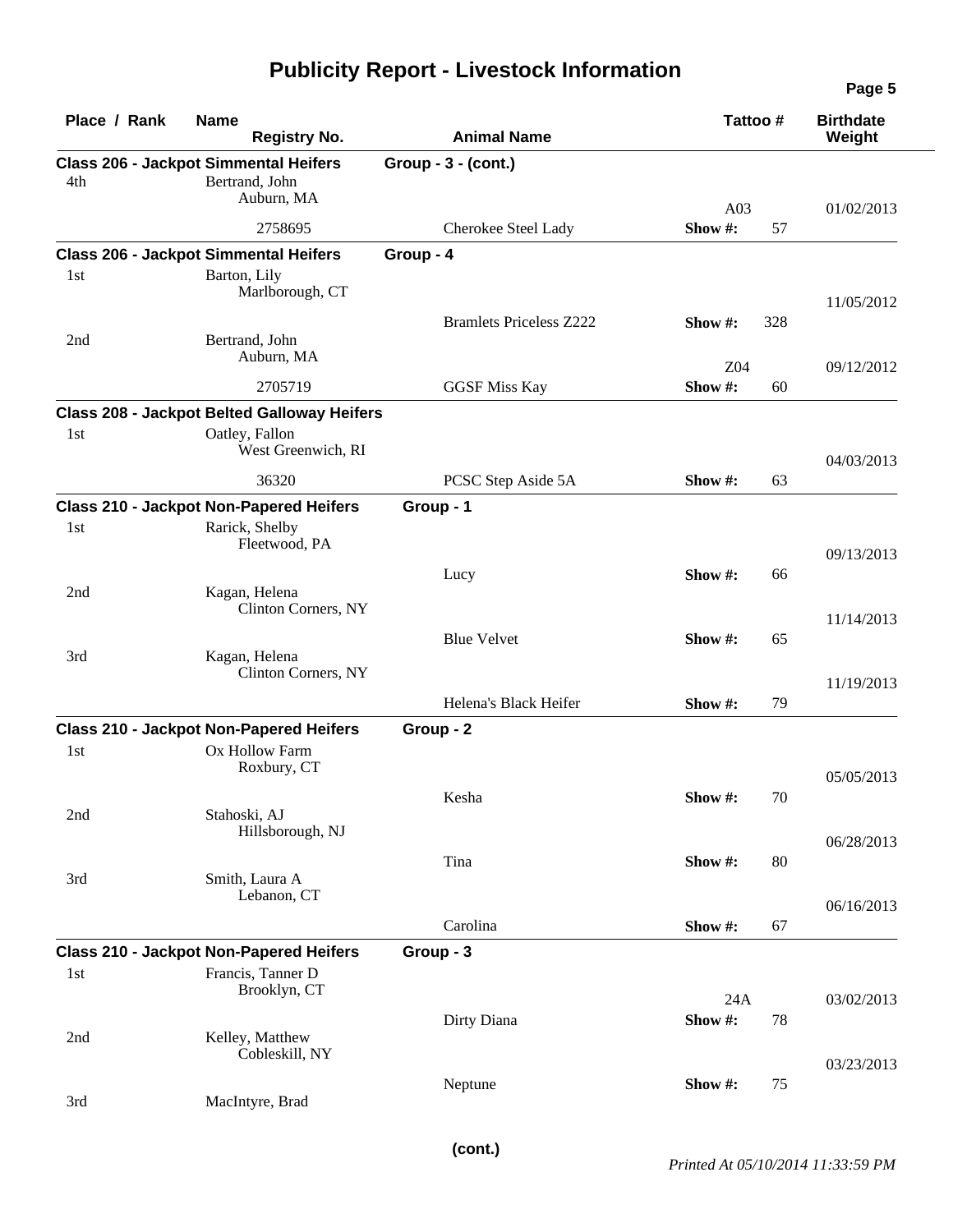| Place / Rank | <b>Name</b><br><b>Registry No.</b>                            | <b>Animal Name</b>            | Tattoo#          | <b>Birthdate</b><br>Weight |
|--------------|---------------------------------------------------------------|-------------------------------|------------------|----------------------------|
|              | <b>Class 210 - Jackpot Non-Papered Heifers</b><br>Lucknow, ON | Group - 3 - (cont.)           |                  | 04/07/2013                 |
|              | Canada                                                        | GF Approved 61A               | 73<br>Show $#$ : |                            |
| 4th          | Ox Hollow Farm<br>Roxbury, CT                                 |                               |                  | 04/06/2013                 |
|              | Ox Hollow Farm                                                | Hattie                        | Show #:<br>74    |                            |
| 5th          | Roxbury, CT                                                   |                               |                  | 03/06/2013                 |
|              |                                                               | Hoosier                       | 77<br>Show #:    |                            |
| 6th          | Majewski, Hannah<br>Westmoreland, NH                          |                               |                  | 04/26/2013                 |
|              |                                                               | Rosie                         | 71<br>Show #:    |                            |
| 7th          | Hicks, Kristopher<br>Rhinebeck, NY                            |                               | 318A             | 03/18/2013                 |
|              |                                                               | Foxy                          | Show #:<br>76    |                            |
| 8th          | Hotchkiss, Hailey<br>Terryville, CT                           |                               | le:417A          | 04/17/2013                 |
|              |                                                               | Blue Moon Kimis Gertrude 417A | Show #:<br>6     |                            |
| 9th          | Reynolds, Becky, Tristan Trojanoski<br>Cheshire, CT           |                               | <b>LMJZA</b>     | 03/02/2013                 |
|              |                                                               | <b>LMJ Miss Adrey Diamond</b> | Show #:<br>85    |                            |
|              | <b>Class 210 - Jackpot Non-Papered Heifers</b>                | Group - 4                     |                  |                            |
| 1st          | Audete, Alicia<br>Roxbury, CT                                 |                               |                  | 07/13/2012                 |
|              |                                                               | Whiskey Girl                  | Show #:<br>60    |                            |
|              | <b>Class 212 - Jackpot Heifer Chi-Maine</b>                   | Group - 1                     |                  |                            |
| 1st          | Deskus, Kayla<br>Putnam, CT                                   |                               | <b>KMD 926A</b>  | 09/26/2013                 |
|              |                                                               | TBF Miss Jezebelle            | Show #:<br>83    |                            |
| 2nd          | Stephens, Clayton<br>Clinton Corners, NY                      |                               |                  | 11/07/2013                 |
|              |                                                               | <b>CMS</b> Fancy              | Show #:<br>82    |                            |
|              | Class 212 - Jackpot Heifer Chi-Maine                          | Group - 2                     |                  |                            |
| 1st          | Briggs, Olivia<br>Sullivan, NH                                |                               |                  | 04/27/2013                 |
|              | P367513                                                       | <b>Bonnie Belle</b>           | Show #:<br>93    |                            |
| 2nd          | McGee, Amy<br>West Gardiner, ME                               |                               |                  | 03/16/2013                 |
|              |                                                               | Mamma Mia                     | 84<br>Show #:    |                            |
| 3rd          | Stahoski, AJ<br>Hillsborough, NJ                              |                               | A <sub>5</sub>   | 05/04/2013                 |
|              |                                                               |                               | Show #:<br>87    |                            |
|              | H367314                                                       | <b>DDS</b> Crystal May        |                  |                            |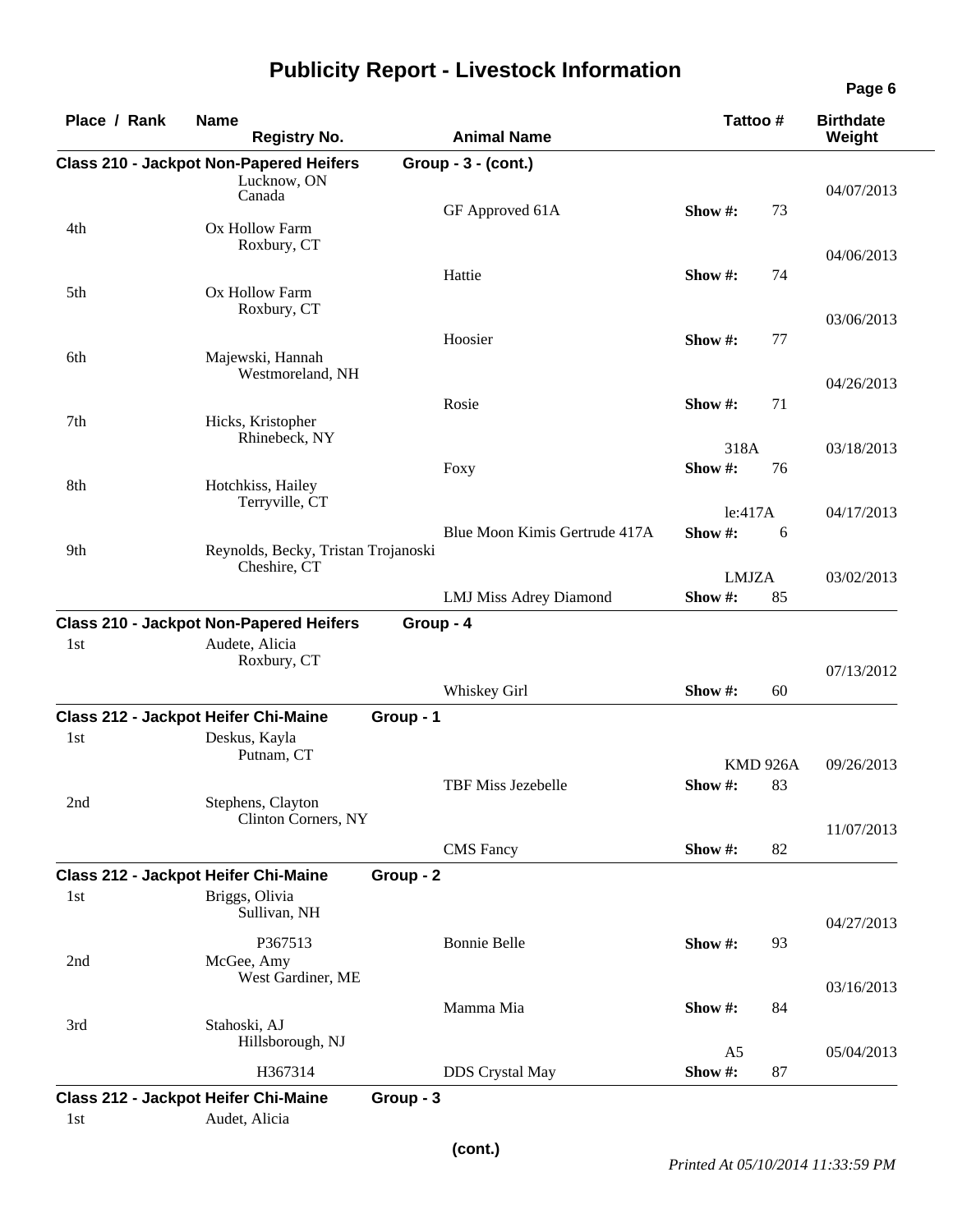| Place / Rank | <b>Name</b><br><b>Registry No.</b>               | <b>Animal Name</b>            | Tattoo #                  | <b>Birthdate</b><br>Weight |
|--------------|--------------------------------------------------|-------------------------------|---------------------------|----------------------------|
|              | <b>Class 212 - Jackpot Heifer Chi-Maine</b>      | Group - 3 - (cont.)           |                           |                            |
|              | Harwinton, CT                                    |                               |                           | 04/08/2012                 |
|              | P361651                                          | MS Sarah                      | 86<br>Show #:             |                            |
|              | <b>Class 213 - Jackpot Heifer Highlands</b>      |                               |                           |                            |
| 1st          | Balmforth, Sarah<br>Exeter, RI                   |                               |                           | 03/31/2012                 |
|              | 51646                                            | <b>Flathead Neonag</b>        | 88<br>Show #:             |                            |
|              | <b>Class 214 - Jackpot Heifer Shorthorn Plus</b> |                               |                           |                            |
| 1st          | Rarick, Shelby<br>Fleetwood, PA                  |                               |                           | 05/19/2013                 |
|              |                                                  | <b>Weik Perfect Princess</b>  | 89<br>Show #:             |                            |
| 2nd          | Barton, Lily<br>Marlborough, CT                  |                               |                           | 05/17/2013                 |
|              |                                                  | WEIK My Perfect Love ET       | Show #:<br>29             |                            |
| 3rd          | Syme, Evan T<br>South Windsor, CT                |                               | AM02                      | 04/02/2013                 |
|              | AR58370                                          | TMC Queen Rory                | Show#:<br>90              |                            |
|              | Class 215 - Jackpot Heifer Maintainer            |                               |                           |                            |
| 1st          | Locke, Aaron<br>Remington, VA                    |                               | 15A                       | 03/02/2013                 |
| 2nd          | 441774<br>Barton, Lily<br>Marlborough, CT        | CSFM Sugar and Spice 15A      | Show#:<br>91              |                            |
|              |                                                  | SSC Beauty Queen 32A          | Show #:<br>62             |                            |
| 3rd          | Rathbun, Annie<br>Hebron, CT                     |                               | AJF3A                     | 03/13/2013                 |
| 4th          | 436552<br>Weber, Owen                            | AJF Tallulah 3A               | Show #:<br>45             |                            |
| 5th          | Belgrave, ON<br>Canada<br>Barton, Lily           | GF Hasson Miranda             | 72<br>Show #:             | 04/15/2013                 |
|              | Marlborough, CT                                  | <b>SLFA Lets Start A Riot</b> | Show #:<br>327            | 04/07/2013                 |
|              | <b>Class 217 - Jackpot Heifer Limousin</b>       |                               |                           |                            |
| 1st          | Weaber, Julia<br>Harrodsburg, KY                 |                               |                           |                            |
| 2nd          | 443469<br>Francis, Tanner D<br>Brooklyn, CT      | Spit One Time 19A             | 19A<br>Show #:<br>81      | 07/07/2013                 |
|              | NXF2042381                                       | <b>EOEA Red Rasberry</b>      | EOEA 96A<br>Show #:<br>94 | 03/26/2013                 |

1st Donaldson, Kaylee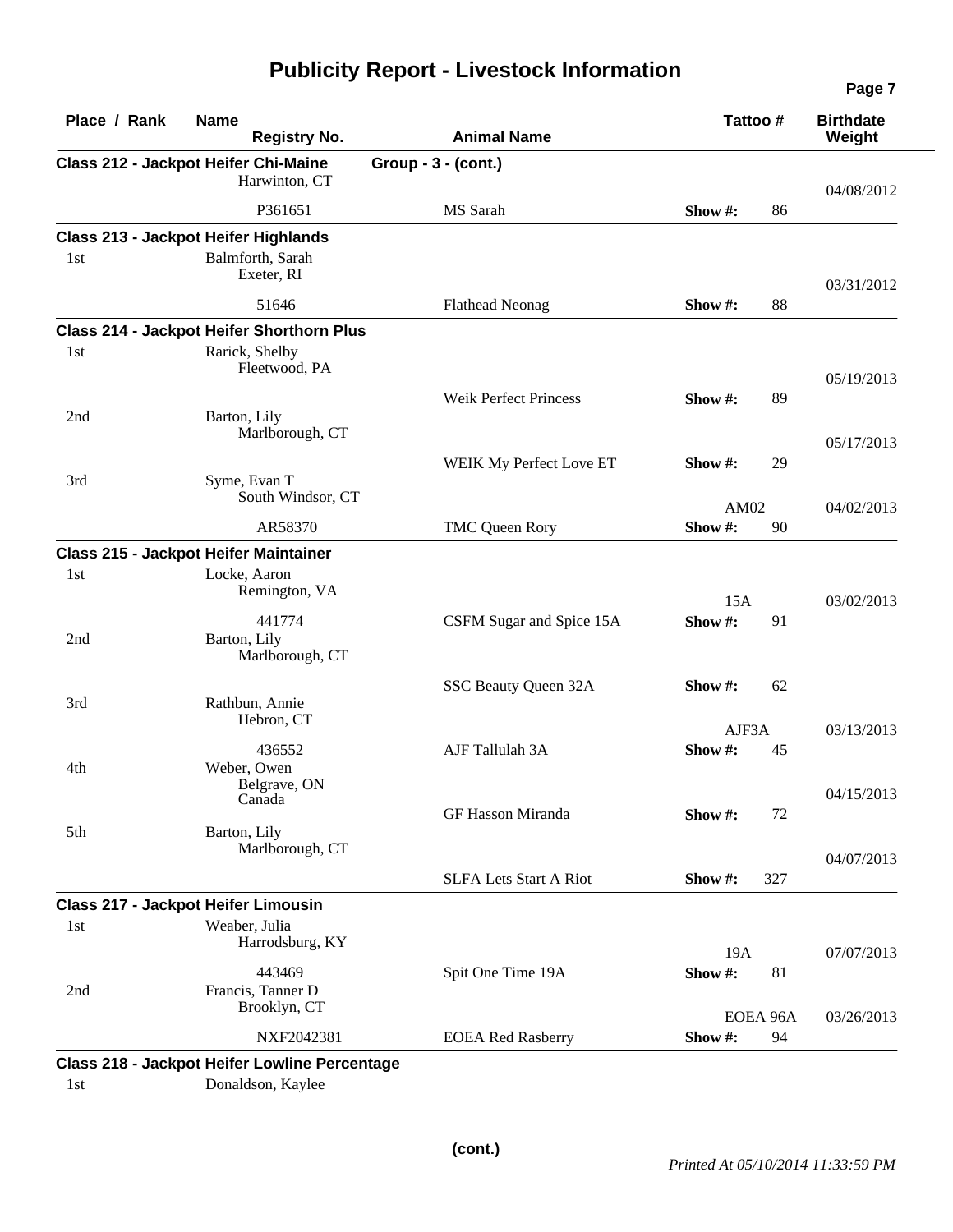|              |                                                                                    |                           |                         |    | Page 8                     |
|--------------|------------------------------------------------------------------------------------|---------------------------|-------------------------|----|----------------------------|
| Place / Rank | <b>Name</b><br><b>Registry No.</b>                                                 | <b>Animal Name</b>        | Tattoo#                 |    | <b>Birthdate</b><br>Weight |
|              | <b>Class 218 - Jackpot Heifer Lowline Percentage</b>                               | Group - $-(\text{cont.})$ |                         |    |                            |
|              | Albany, ME                                                                         |                           | TNG04A                  |    | 03/02/2013                 |
|              |                                                                                    | <b>TNG</b> Indy           | Show #:                 | 64 |                            |
| 2nd          | Pride, Lauren<br>Limington, ME                                                     |                           |                         |    |                            |
|              | MF20428                                                                            |                           | Show $\#$ :             | 96 | 04/04/2013                 |
|              | <b>Class 219 - Jackpot Angus Heifer Grand Champion</b>                             | Lucy                      |                         |    |                            |
| 1st          | Enright, Lauren                                                                    |                           |                         |    |                            |
|              | Renfew, ON                                                                         |                           |                         |    |                            |
|              | Canada                                                                             |                           | 3212                    |    | 11/03/2013                 |
|              | 17762741                                                                           | PVF Blackbird 3212        | Show #:                 | 30 |                            |
|              | Class 220 - Jackpot Angus Heifer Reserve Grand Champion                            |                           |                         |    |                            |
| 1st          | Rarick, Shelby                                                                     |                           |                         |    |                            |
|              | Fleetwood, PA                                                                      |                           |                         |    | 04/20/2013                 |
|              |                                                                                    | WCC Forever Lady A65      | Show $\#$ :             | 34 |                            |
|              | Class 221 - Jackpot Chi-Maine Heifer Grand Champion                                |                           |                         |    |                            |
| 1st          | Briggs, Olivia<br>Sullivan, NH                                                     |                           |                         |    | 04/27/2013                 |
|              | P367513                                                                            | <b>Bonnie Belle</b>       | Show #:                 | 93 |                            |
|              | Class 222 - Jackpot Chi-Maine Heifer Reserve Grand Champion                        |                           |                         |    |                            |
| 1st          | McGee, Amy                                                                         |                           |                         |    |                            |
|              | West Gardiner, ME                                                                  |                           |                         |    |                            |
|              |                                                                                    | Mamma Mia                 | Show #:                 | 84 | 03/16/2013                 |
|              | <b>Class 223 - Jackpot Simm Heifer Grand Champion</b>                              |                           |                         |    |                            |
| 1st          | MacIntyre, Morgan                                                                  |                           |                         |    |                            |
|              | Russell, ON                                                                        |                           |                         |    |                            |
|              | Canada<br>784895                                                                   | Xcel Sheeza Gem 407A      | XCEL 407A<br>Show $#$ : |    | 04/15/2013                 |
|              |                                                                                    |                           |                         | 48 |                            |
|              | Class 224 - Jackpot Simm Heifer Reserve Grand Champion                             |                           |                         |    |                            |
| 1st          | Oatley, Fallon<br>West Greenwich, RI                                               |                           |                         |    |                            |
|              |                                                                                    |                           |                         |    | 09/02/2013                 |
|              | 2839594                                                                            | PCSC Miss Daytona 11A     | Show #:                 | 40 |                            |
|              | <b>Class 225 - Jackpot Charolais Heifer Grand Champion</b>                         |                           |                         |    |                            |
| 1st          | Sauer, Alex<br>Litchfield, CT                                                      |                           | CR11                    |    | 04/23/2013                 |
|              | F1168706                                                                           | <b>CRR Miss Dixie</b>     | Show#:                  | 25 |                            |
|              | Class 227 - Jackpot Non-Papered Heifer Grand Champion                              |                           |                         |    |                            |
| 1st          | Rarick, Shelby                                                                     |                           |                         |    |                            |
|              | Fleetwood, PA                                                                      |                           |                         |    |                            |
|              |                                                                                    | Lucy                      | Show #:                 | 66 | 09/13/2013                 |
|              |                                                                                    |                           |                         |    |                            |
|              | Class 228 - Jackpot Non-Papered Heifer Reserve Grand Champion<br>Francis, Tanner D |                           |                         |    |                            |
| 1st          | Brooklyn, CT                                                                       |                           |                         |    |                            |
|              |                                                                                    |                           | 24A                     |    | 03/02/2013                 |
|              |                                                                                    | Dirty Diana               | Show #:                 | 78 |                            |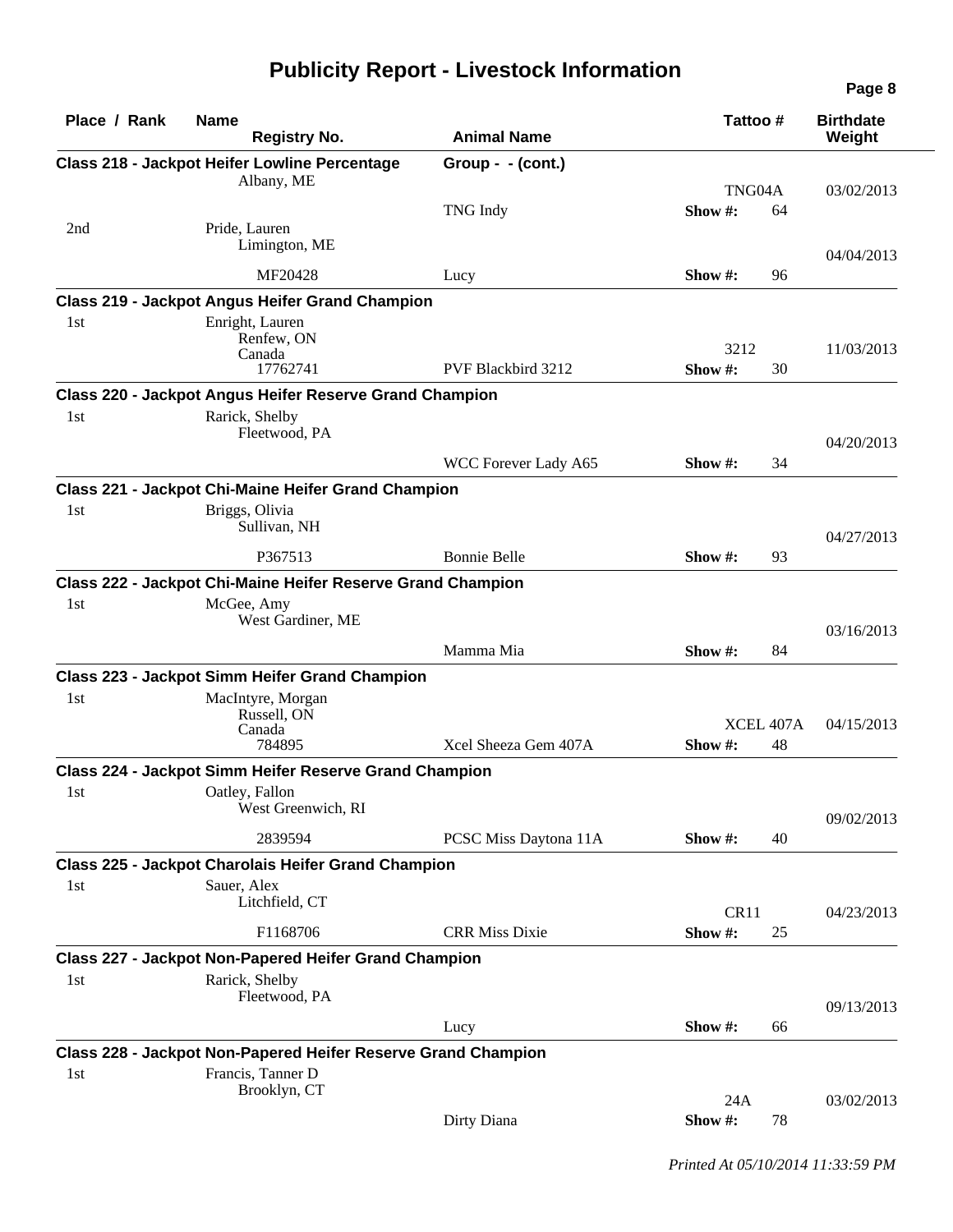| Place / Rank | <b>Name</b><br><b>Registry No.</b>                                            | <b>Animal Name</b>           |            | Tattoo# | <b>Birthdate</b><br>Weight |
|--------------|-------------------------------------------------------------------------------|------------------------------|------------|---------|----------------------------|
|              |                                                                               |                              |            |         |                            |
|              | <b>Class 230 - Jackpot Hereford Heifer Grand Champion</b>                     |                              |            |         |                            |
| 1st          | Bentley, Brianna<br>Argyle, NY                                                |                              |            |         |                            |
|              | P43357744                                                                     | ACK 4075 Prissy 960Z         | Show $#$ : | 23      | 09/03/2012                 |
|              | Class 231 - Jackpot Hereford Heifer Reserve Grand Champion                    |                              |            |         |                            |
| 1st          | M&M Cattle Company                                                            |                              |            |         |                            |
|              | West Burlington, NY                                                           |                              | 3809       |         | 11/24/2013                 |
|              | p43466627                                                                     | <b>SULL Olivia's Time</b>    | Show#:     | 368     |                            |
|              | <b>Class 232 - Jackpot Shorthorn Heifer Grand Champion</b>                    |                              |            |         |                            |
| 1st          | Ackerman, Megan                                                               |                              |            |         |                            |
|              | West Burlington, NY                                                           |                              | 3440       |         | 03/04/2013                 |
|              | x4204609                                                                      | Sull Rose Mary 3440ET        | Show #:    | 367     |                            |
|              | Class 234 - Jackpot Simmental Percentage Heifer Grand Champion                |                              |            |         |                            |
| 1st          | Oatley, Fallon                                                                |                              |            |         |                            |
|              | West Greenwich, RI                                                            |                              |            |         | 02/09/2013                 |
|              | 2757757                                                                       | <b>GRTF Splish Splash</b>    | Show $#$ : | 54      |                            |
|              | Class 235 - Jackpot SimmPerc Heifer Reserve Grand Champion                    |                              |            |         |                            |
| 1st          | White, MacKenzie, Four Star Farm<br>Shapleigh, ME                             |                              |            |         |                            |
|              |                                                                               |                              | Z202       |         | 09/02/2012                 |
|              | 2709693                                                                       | 4 Star Pistol Annie          | Show #:    | 44      |                            |
|              | Class 236 - Jackpot Belted Galloway Heifer Grand Champion                     |                              |            |         |                            |
| 1st          | Oatley, Fallon<br>West Greenwich, RI                                          |                              |            |         |                            |
|              |                                                                               |                              |            |         | 04/03/2013                 |
|              | 36320                                                                         | PCSC Step Aside 5A           | Show $#$ : | 63      |                            |
|              | Class 238 - Jackpot Highland Heifer Grand Champion                            |                              |            |         |                            |
| 1st          | Balmforth, Sarah<br>Exeter, RI                                                |                              |            |         |                            |
|              | 51646                                                                         | <b>Flathead Neonag</b>       |            | 88      | 03/31/2012                 |
|              |                                                                               |                              | Show $#$ : |         |                            |
| 1st          | Class 240 - Jackpot Shorthorn Plus Heifer Grand Champion<br>Rarick, Shelby    |                              |            |         |                            |
|              | Fleetwood, PA                                                                 |                              |            |         |                            |
|              |                                                                               | <b>Weik Perfect Princess</b> | Show $#$ : | 89      | 05/19/2013                 |
|              |                                                                               |                              |            |         |                            |
| 1st          | Class 241 - Jackpot Shorthorn Plus Heifer Reserve Grand Champ<br>Barton, Lily |                              |            |         |                            |
|              | Marlborough, CT                                                               |                              |            |         |                            |
|              |                                                                               | WEIK My Perfect Love ET      | Show $#$ : | 29      | 05/17/2013                 |
|              | <b>Class 242 - Jackpot Maintainer Heifer Grand Champion</b>                   |                              |            |         |                            |
| 1st          | Locke, Aaron                                                                  |                              |            |         |                            |
|              | Remington, VA                                                                 |                              | 15A        |         | 03/02/2013                 |
|              | 441774                                                                        | CSFM Sugar and Spice 15A     | Show #:    | 91      |                            |
|              |                                                                               |                              |            |         |                            |